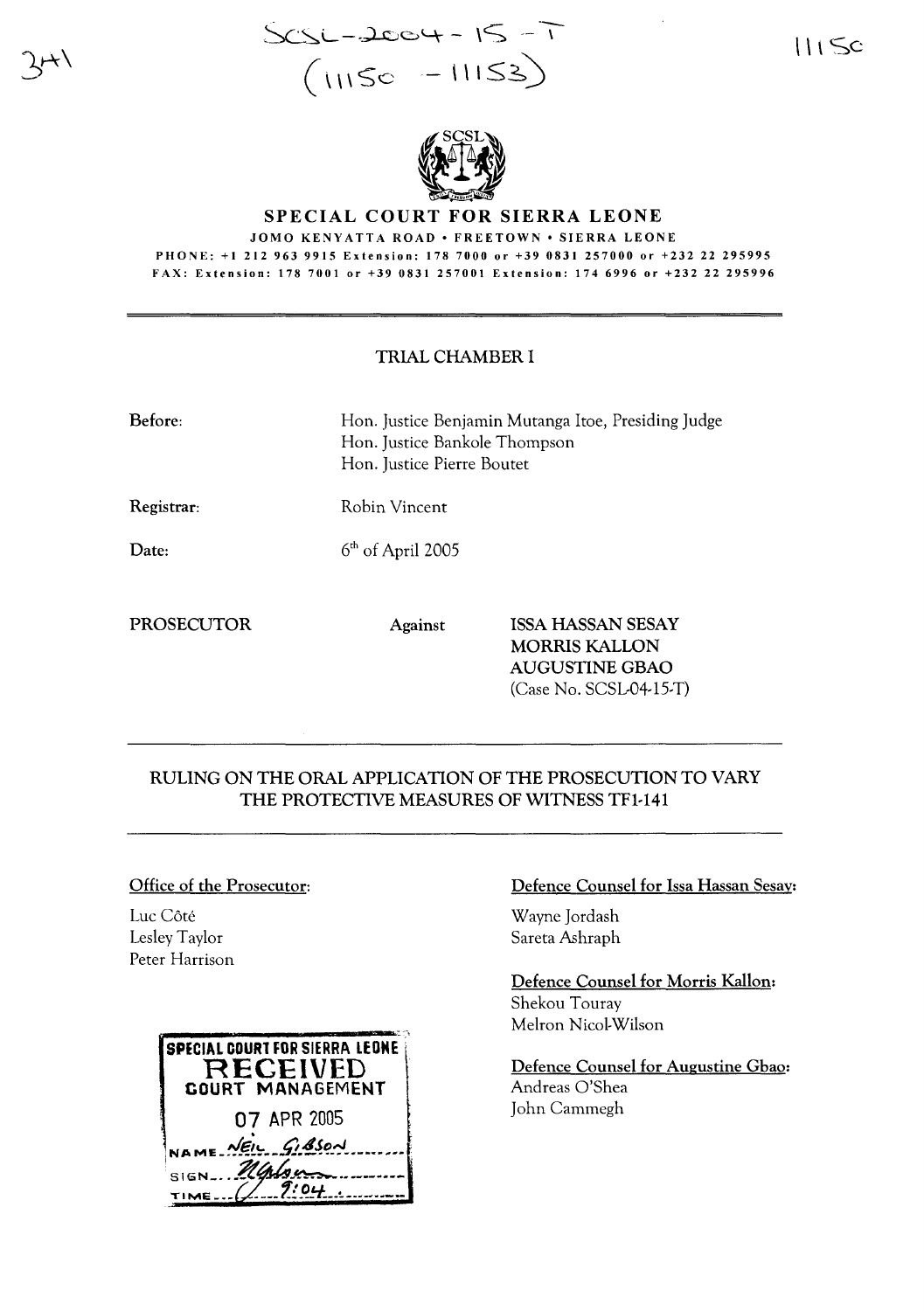1. This is the Ruling of the Chamber on the Prosecution's application to vary the protective measures of Witness TF1-141.

2.  $\Omega$  On the 18<sup>th</sup> of January 2005 during the trial of this case, the Prosecution made an application that Prosecution Witness TF1-141 be permitted to testify via closedcircuit television and that there be a support person from the Victims and Witnesses Unit present with the Witness during his testimony.

3. The Prosecution conceded that it could not establish the age of Witness TF1- 141. A nurse had estimated that he was approximately 14 years of age in December 2000 and thus, while he is clearly a young person, the Witness may be over 18 years of age. The Prosecution further conceded that because of this, the Witness would not automatically be entitled to testify via closed-circuit television pursuant to this Chamber's *Decision* on *Prosecution Motion for Modification of Protective Measures for Witnesses.* The Prosecution submitted, however, that this Witness would qualify as a vulnerable witness, despite his age.

4. The Prosecution submitted as a matter of law that the Trial Chamber nonetheless has the discretion to grant these special protective measures for the testimony of Witness TF1-141 pursuant to Rules 75(B)(i)(c) and 85(D) of the Rules of Procedure and Evidence.

5. In order to establish the factual foundation for its application and to provide supporting expert guidance to the Chamber on this issue, the Prosecution called Ms. An Michels, the psychologist attached to the Victims and Witnesses Unit and filed a statutory declaration that she had prepared as Exhibit 15. Ms. Michels was questioned by the Prosecution and cross-examined by Defence Counsel for all three Accused.

6. In the course of her testimony, Ms. Michels stated that from her observations she has concluded that Witness TF1-141 suffered from post-traumatic stress. She found

 $\bigwedge$  $1137$  $\bigcup$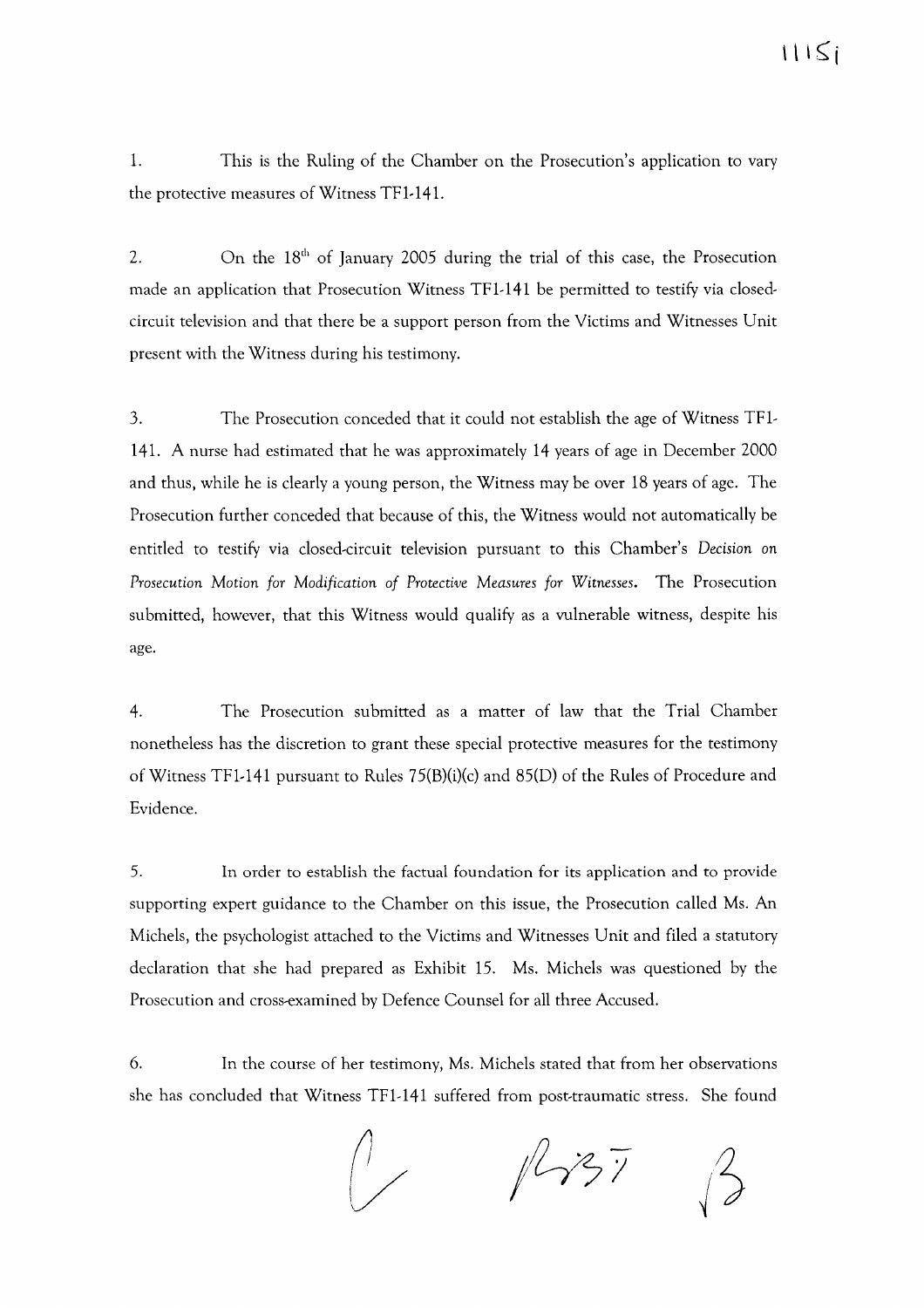that the Witness exhibits clearly the three groups of symptoms of post-traumatic stress and that he falls within the category of a witness who is severely traumatised. She also emphasized that he was particularly vulnerable given the level of his mental development due to his young age, the fact that he was a child ex-combatant and the fact that he was confronted with the traumatic events when he was much younger. As a result of these factors, she opined that this particular witness has a higher risk for retraumatisation from testifying. In light of her findings, Ms. Michels recommended that the Witness testify via closed-circuit television as this would create a quieter and less overwhelming environment for him and also prevent a direct confrontation. In addition, she recommended that he testify in the presence of a support person from the Victims and Witness Unit with whom the Witness is familiar in order to increase his comfort level and to control his feelings of fear and depersonalisation.

7. At the end of their cross-examination of Ms. Michels, Counsel for all three Accused indicated that they did not oppose the Prosecution's application.

8. Based on the foregoing considerations, this Chamber is satisfied that the Prosecution has established a case to justify the exercise of the Chamber's discretion under the Rules to permit Witness TF1-141 to testify via closed-circuit television in the presence of a support person.

9. The Chamber accordingly **GRANTS** the Prosecution's application and **ORDERS** as follows:

- 1. That Witness TF1-141 shall testify via closed-circuit television;
- 2. That a support person from the Victims and Witness Unit shall be present with the Witness while he is testifying; and

 $1437$   $2$ fJ*V* I / *i ...*